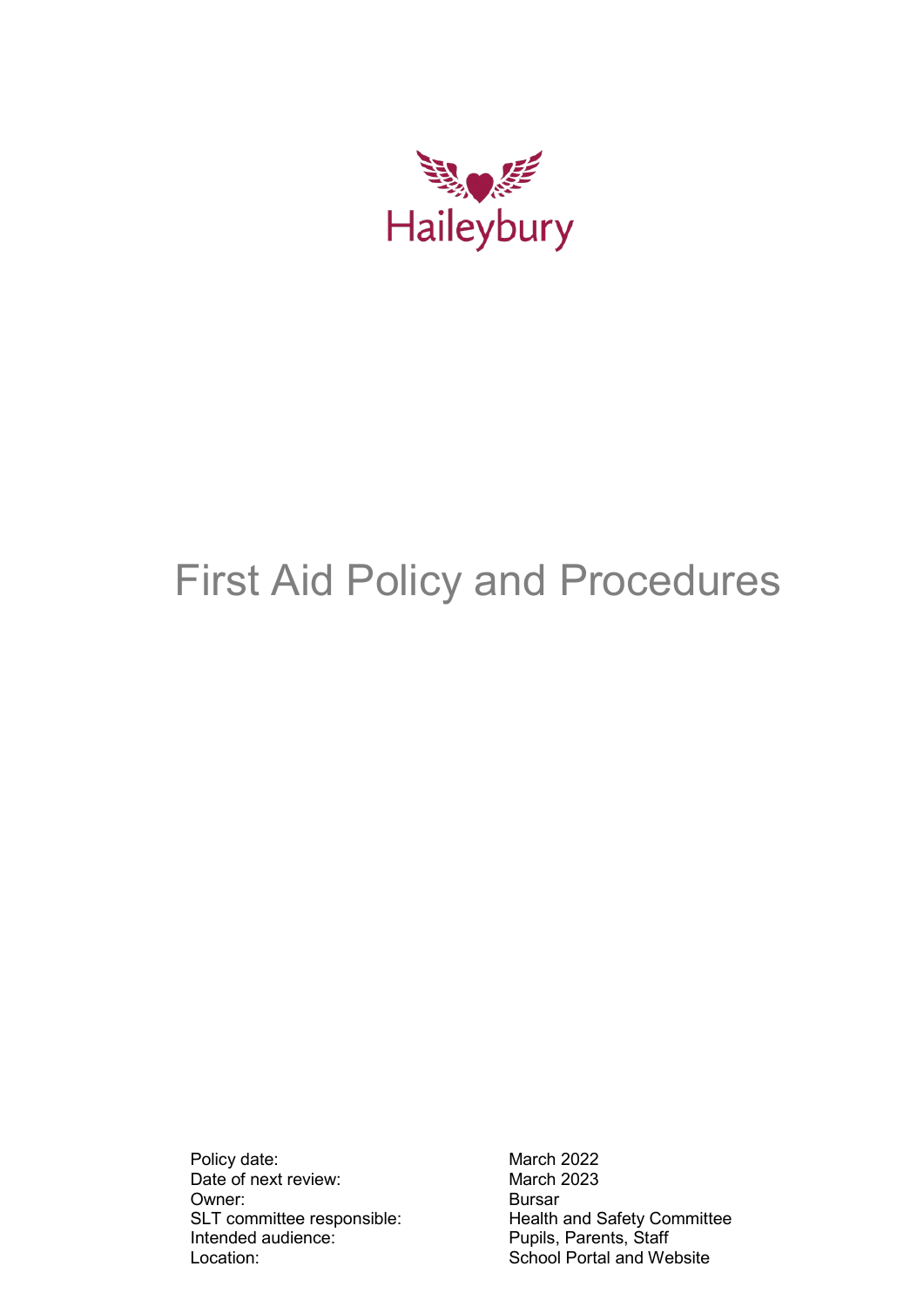# **1. Introduction**

- 1.1 The policy outlines the arrangements at Haileybury to ensure that the School has adequate First Aid arrangements in place for its pupils, staff and visitors. This policy, along with relevant Health Centre policies and procedures provide a framework to facilitate the care of a sick or injured pupil whilst in the care of the School or a sick or injured member of staff. Haileybury aims to ensure First Aid provision is available at all times.
- 1.2 The Health and Safety (First Aid) Regulations 1981 require the School as an employer to provide adequate and appropriate First Aid equipment, facilities and people so employees can be given immediate help if they are injured or taken ill at work. The Independent School Standards Regulations demand that the School ensures that First Aid is administered in a timely and competent manner by the creation and effective implementation of a written First Aid Policy.

# **2. Definitions and Clarifications**

- A *First Aider* is someone who has completed the 'First Aid at Work' (three day) training course and is competent to provide First Aid treatment.
- An *appointed person*, having completed the Emergency First Aid at Work (one day) course, can provide the initial emergency response in a First Aid situation, whilst waiting for, and/or summoning additional First Aid assistance e.g. from an appointed First Aider or the ambulance service. The First Aider or appointed person would typically be responsible for calling the emergency services in the event of a serious injury or illness.
- The purpose of First Aid is to reduce the effects of an injury or illness. Haileybury has undertaken an assessment of First Aid needs and associated risk assessment to determine adequate and appropriate provision.
- The ''First Aid at Work'' qualification does not include giving tablets or medicines to treat illness. Within Haileybury, this falls within the remit of the Health Centre and only if required.

# **3. Legal Indemnity of First Aiders**

3.1 It is unlikely that First Aid personnel giving assistance to a pupil, colleague or visitor will become subject to legal action as a result of the deterioration in the individual's condition. However, the School will guard against this possibility through its insurance policies. These provide indemnification for any trained member of staff who assists an individual on the School site or in a School activity who becomes ill or is injured.

## **4. Responsibilities**

# **Health and Safety Manager**

- 4.1 The Health and Safety Manager is responsible for overseeing the overall provision of First Aid at all the times the School is occupied. The Health and Safety Manager will work with key staff across the School, in particular the Health Centre Manager, Sports Complex Manager, the Director of Sport and Deputy Head (Co-curricular), to ensure suitable arrangements are in place.
- 4.2 In conjunction with the Health Centre Manager, the Health and Safety Manager will make an assessment of First Aid needs appropriate to the circumstances of Haileybury.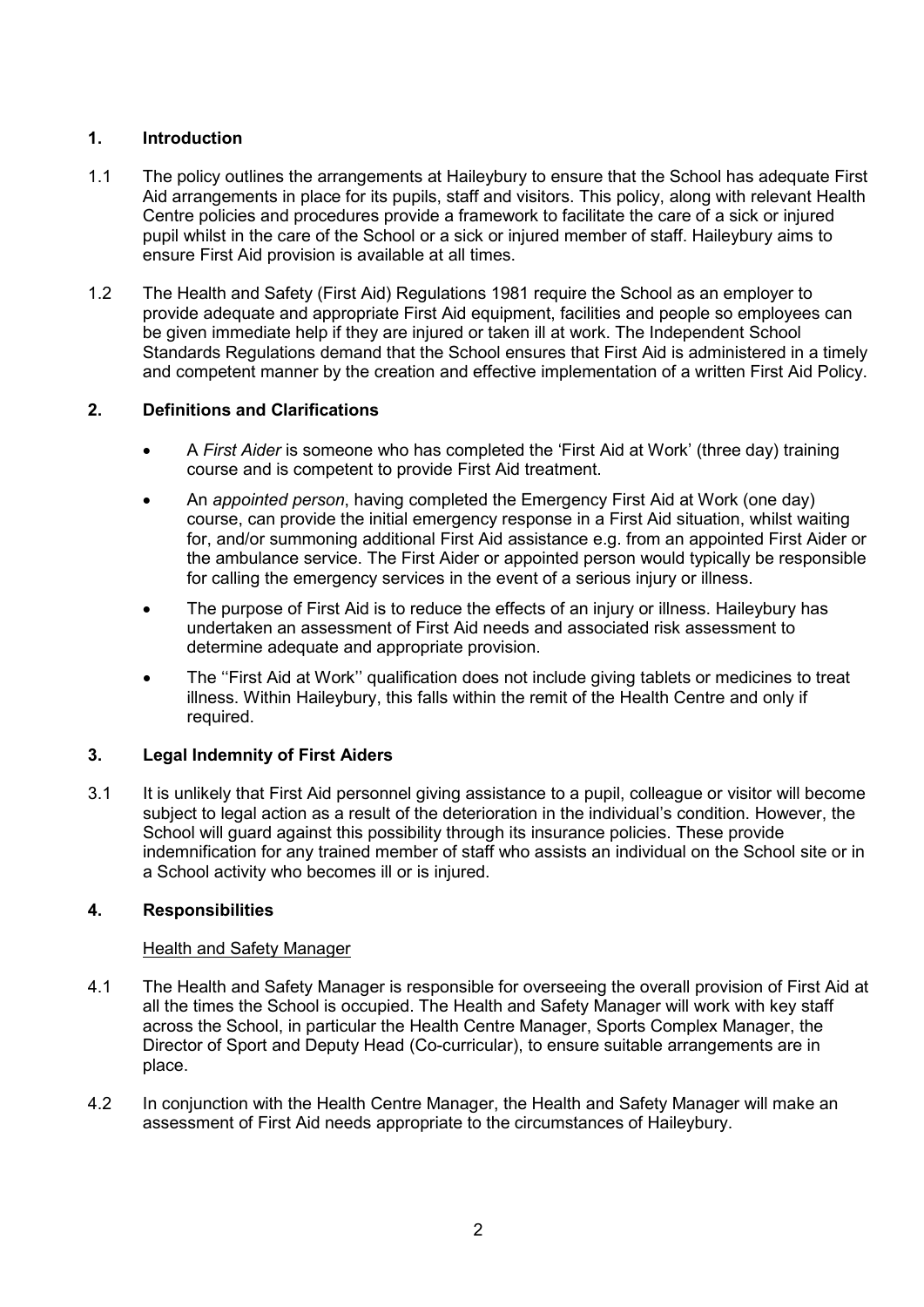- 4.3 The Health and Safety Manager will provide advice regarding First Aid requirements and training, working with SLT and Heads of Departments to ensure appropriate staff complete the required First Aid training.
- 4.4 The Health and Safety Manager, the Health Centre Manger, the Director of Sport and Deputy Head (Co-curricular) will meet regularly to review First Aid arrangements and plan for upcoming activities requiring dedicated First Aid provision.

#### Heads of Departments/Managers

- 4.5 Heads of Departments/Managers should ensure First Aid requirements are considered within their risk assessments for regular tasks and all foreseeable risks associated with the work of the department, including identifying staff training requirements and liaising with the Health and Safety Manager on this matter.
- 4.6 Heads of Department/Managers should ensure their members of staff are aware of and implement the arrangements for First Aid and details in this policy.

#### First Aiders

4.7 First Aiders and appointed persons must ensure their nearest First Aid kit is easily accessible and well stocked. First aiders are expected to assist in a flexible approach if called upon to provide First Aid treatment e.g. they may be required to attend a different location to where they are working, in order to provide First Aid.

#### All Haileybury Staff

- 4.8 All staff must ensure they are aware of and follow the First Aid arrangements at Haileybury:
	- The member of staff that a pupil first approaches to inform of an injury is responsible for completing the online accident report form via iProtectU.
	- If an injury occurs to a pupil or a member of the public on the School's premises that results in their removal from site for hospital treatment, this must be immediately reported to the Health and Safety Manager via telephone or the online accident report form.
	- If a pupil becomes unwell ensure they are escorted by an adult or another pupil to the Health Centre.
	- If they discover an injured person, take responsibility for their care.

## **5. Pupil Welfare and the Haileybury Health Centre**

- 5.1 Haileybury has a Health Centre on campus, staffed by the Health Centre Manager and nursing staff who all provide access to medical care for pupils 24 hours a day, seven days per week in term time. GP services are provided via a local surgery, Hailey View, who work from the Health Centre for pupil appointments.
- 5.2 The School will carry out all First Aid measures in the event of an accident or emergency.
- 5.3 Where a pupil has a medical condition which may suddenly surface at school or on a school trip, relevant staff are given access to appropriate information to assist with managing the situation via iSams. Parents are required to provide this information on joining the School. This is especially important where the pupil has to have special medicine close at hand or administered by the Health Centre.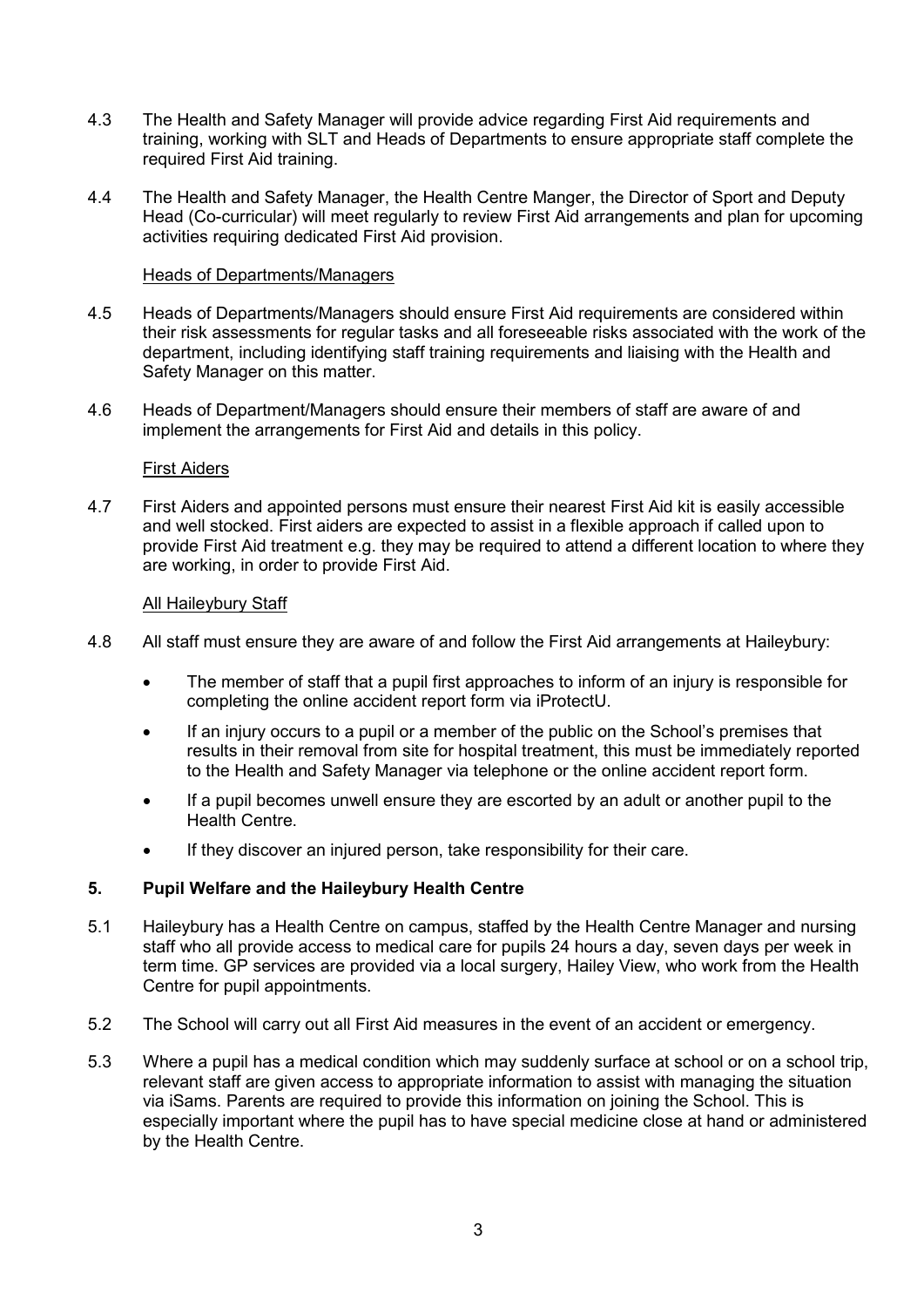- 5.4 Pupils are cared for at the Health Centre if they are unwell and unable to attend lessons. Nurses provide 24-hour care in term time. If boarders are unwell, they will be cared for in the Health Centre until they have recovered sufficiently to return to school.
- 5.5 The Health Centre has in place a policy for the care of boarders who are unwell, and a policy concerning the administration of medication outside the Health Centre, which are available on the School Portal and which link to this general First Aid Policy. Key points covered by those policies are:
	- Medical care at Haileybury.
	- Medication in Houses.
	- Medicines and treatments brought to school for pupils.
	- Emergency medical treatment.
	- Pupils with particular medical conditions.

# **6. First Aid Arrangements at Haileybury**

6.1 In an emergency the following procedures should be followed:

## **In a life threatening emergency**

Call an ambulance on 999. Haileybury's postcode is SG13 7NU.

Use What 3 Words to provide a precise location.

Term time: call the Health Centre on 6494 or 01992 706494.

Every time: Then inform the Estates Helpdesk on 6225 or 07827 344184.

## **If general First Aid is required**

Contact the nearest qualified First Aider.

If there is no First Aider in the immediate vicinity, ring the emergency First Aid number, operational 24 hours a day: **Externally: 01992 706494 or Internally: 6494.**

This number is only to be used when emergency First Aid is required, i.e. a pupil, colleague or visitor is significantly injured/unwell.

A list of all staff First Aiders is provided on the School Portal.

#### During Term Time

- 6.2 The above emergency First Aid number will go directly to the nurses in the Health Centre. The nurses undertake a triage to decide on the best course of action.
- 6.3 If the injured person cannot move the nurse will attend to such First Aid requests. If the injured person can move a member of staff should escort them to the Health Centre. If helpful, a member of staff can drive a pupil to the Health Centre in their car as this is covered by the insurance policies held by Haileybury.
- 6.4 If the nurse is unable to leave the Health Centre to attend the injured person, the nurse will advise the best course of action e.g. the member of staff should try to find a First Aider or use their own First Aid skills or contact the ambulance service on 999.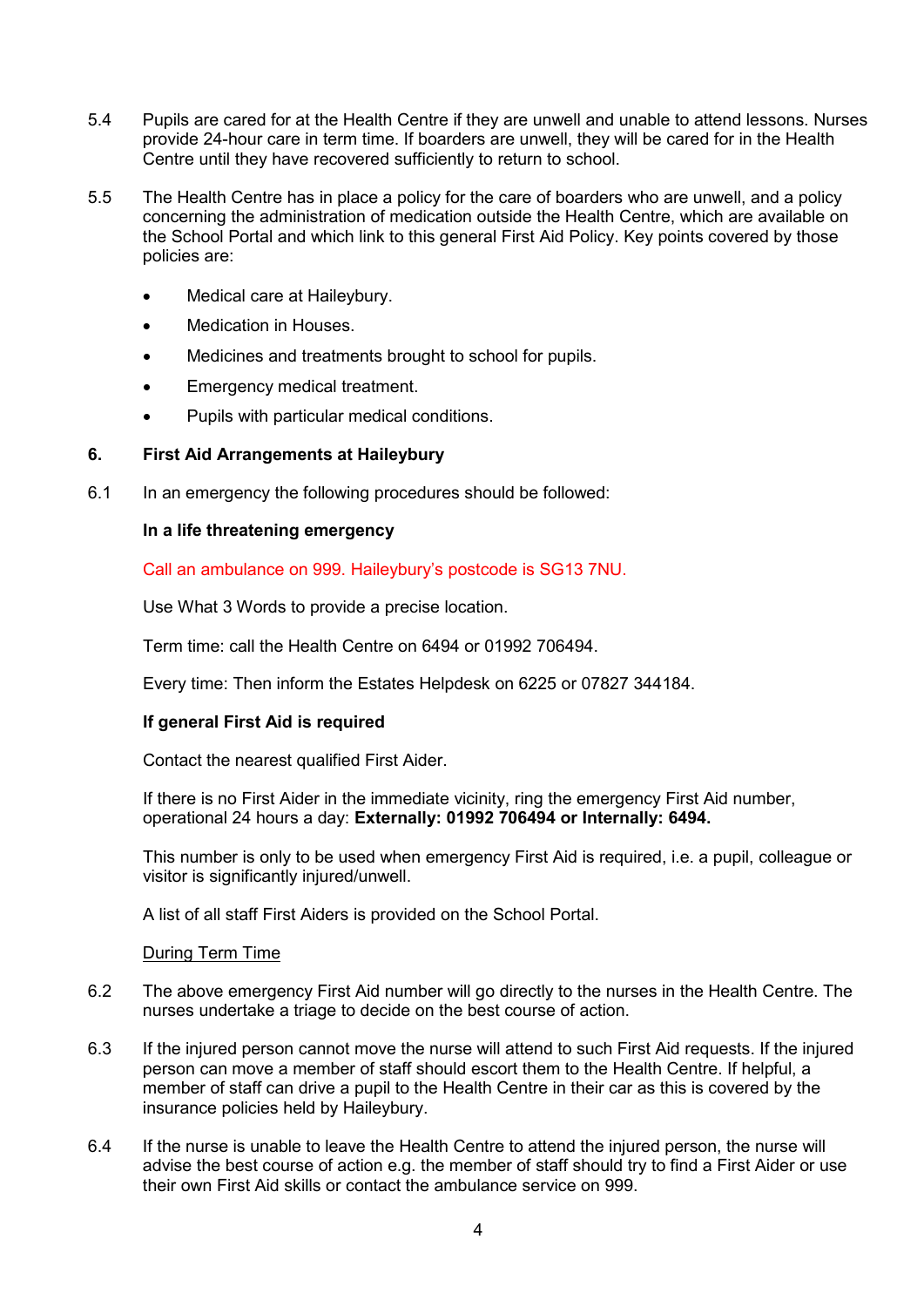6.5 The HM or an appropriate member of staff is responsible for escorting a pupil to hospital, depending who is overseeing the situation. A member of staff will always stay with a pupil in hospital as appropriate, and until further arrangements are implemented.

#### During School Holidays

- 6.6 The above emergency First Aid number will divert to the Estates Helpdesk .The Operations team will ensure the number is diverted at the appropriate times. The Operations team is provided with a list of all staff First Aiders on site during the school holidays, via the Health and Safety Manager.
- 6.7 The Duty Operations Assistant will contact the First Aider nearest to the injured person and arrange for the First Aider to attend the incident. Although the Duty Operations Assistant is not required to attend the incident they will liaise with the First Aider and be responsible directing the ambulance to the location of the injured person.
- 6.8 Support staff First Aiders will receive a small remuneration to reflect the additional responsibilities of being a First Aider, in particular for providing First Aid during the School holidays.

## **7. Access to First Aid Equipment/Kits**

- 7.1 There are a number of First Aid kits around the School; a full list is available on the School Portal. Each appointed First Aider will also have easy access to a First Aid kit and keep it suitably stocked. Each department is responsible for maintaining their First Aid kit. House Matrons are responsible for ensuring First Aid kits are suitably stocked in their House, details are recorded via their monthly Health & Safety inspections. First aid kits will be located by the House Matron's office.
- 7.2 Audits of First Aid kits will be completed at least annually.
- 7.3 Additional First Aid kits or stock is available via the School Office or the Health and Safety Manager (covered by the Health and Safety budget).
- 7.4 The Health Centre, via the School sports therapist, are responsible for overseeing and ensuring suitable First Aid equipment is provided for sports coaches to use pitch side during training and fixtures. Each sport will be provided with a dedicated First Aid kit bag for use at home and away games. The sports coaches will be responsible for the safekeeping of the First Aid kit bag and liaising with the Health Centre for additional stock and returning the bag at the end of term.

## **8. First Aid on School Trips and Co-Curricular Activities**

- 8.1 Planning for all school trips requires a risk assessment to be completed via the Evolve system, which must include details of First Aid provision. First Aid will be provided either by Haileybury staff or by an identified provision at the site being visited. The risk assessment should identify any specific hazards requiring dedicated First Aid provision. First Aid provision must include all times when pupils are on a school trip. For example if First Aid is provided by a trip/activity organiser whilst pupils are at an activity centre, Haileybury staff must also ensure appropriate First Aid and care arrangements are in place for pupils when they are in their overnight accommodation.
- 8.2 The teacher responsible for the trip must liaise with the Health Centre to ensure that, before departure, pupils identified as requiring special medical items have got them (e.g. asthma inhalers, allergy epipens). Tablets or medicine are likely to be kept in First Aid kits whilst on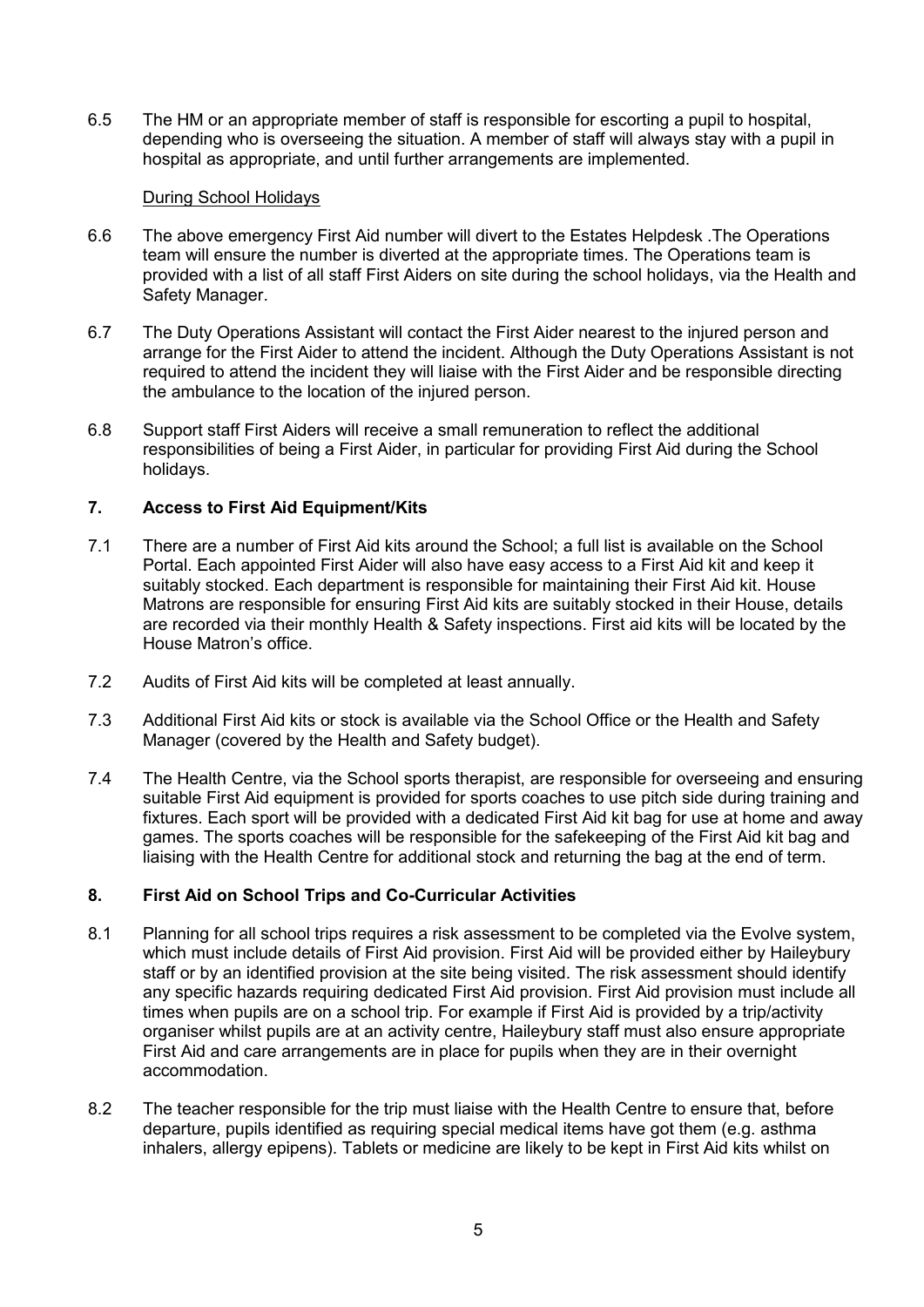school excursions. Details of pupil medical needs are also found on the Evolve system for planning trips.

- 8.3 The Health Centre will provide First Aid kits for school trips; the trip leader must:
	- provide the Health Centre with two weeks' notice of when a specific First Aid kit is required; and
	- include a pupil list for the excursion to ensure specific medical needs for individuals can be catered for
- 8.4 Risk assessments for co-curricular activities will include consideration of First Aid provision, particularly if the activity is taking place in a remote location. The Health Centre should be made aware of co-curricular activities that they might reasonably be expected to attend to provide First Aid treatment.

## **9. First Aid for School PE and Sports Training**

- 9.1 First Aid during the school day will be covered by the Health Centre staff, sports teaching staff and qualified First Aiders. Indoor sports taking place in the sports complex will have First Aid provided by the Sports Complex Staff, who are fully qualified First Aiders.
- 9.2 Sports Coaches overseeing sports training and PE lessons must be capable of responding confidently and correctly to a First Aid incident in their training session. Sports coaches will complete the Emergency First Aid course for sports.
- 9.3 The emergency First Aid number, 01992 706494 should be used to request further First Aid assistance. The Health Centre staff, where possible, will attend the incident.

#### **10. First Aid for Home Sports Fixtures**

- 10.1 First Aid cover for sports fixtures is overseen and arranged by the Health and Safety Manager, Deputy Head (Co-curricular) and Director of Sport.
- 10.2 In addition to the Sports Coaches, an external organisation will be used to provide dedicated pitch side First Aid cover (on a risk-based approach) for fixtures involving visiting schools held at Haileybury. A paramedic level medic will be available on campus for such fixtures involving contact sports i.e.rugby and hockey. The paramedic will take the lead in such medical situations. The number of external medics will depend on the sports involved, the number of fixtures and the location of pitches being used.
- 10.3 During rugby matches a number of teaching staff will be alongside the pitches to act as spotters for injuries and to report concerns to the medic or overseeing coach.
- 10.4 Haileybury staff will be responsible for ensuring injured pupils are appropriately escorted where necessary, as directed by the medic e.g. in an ambulance, to the health centre or back to house.
- 10.5 The Health Centre will be open during fixtures to receive injured pupils if required and for administration purposes; however immediate First Aid treatment will be given pitch side. A dedicated golf buggy is available for transport - staff present should assist with the transporting of injured pupils to enable the game to continue with those holding higher level First Aid or medical skills to remain pitch side. Radios are used for communication.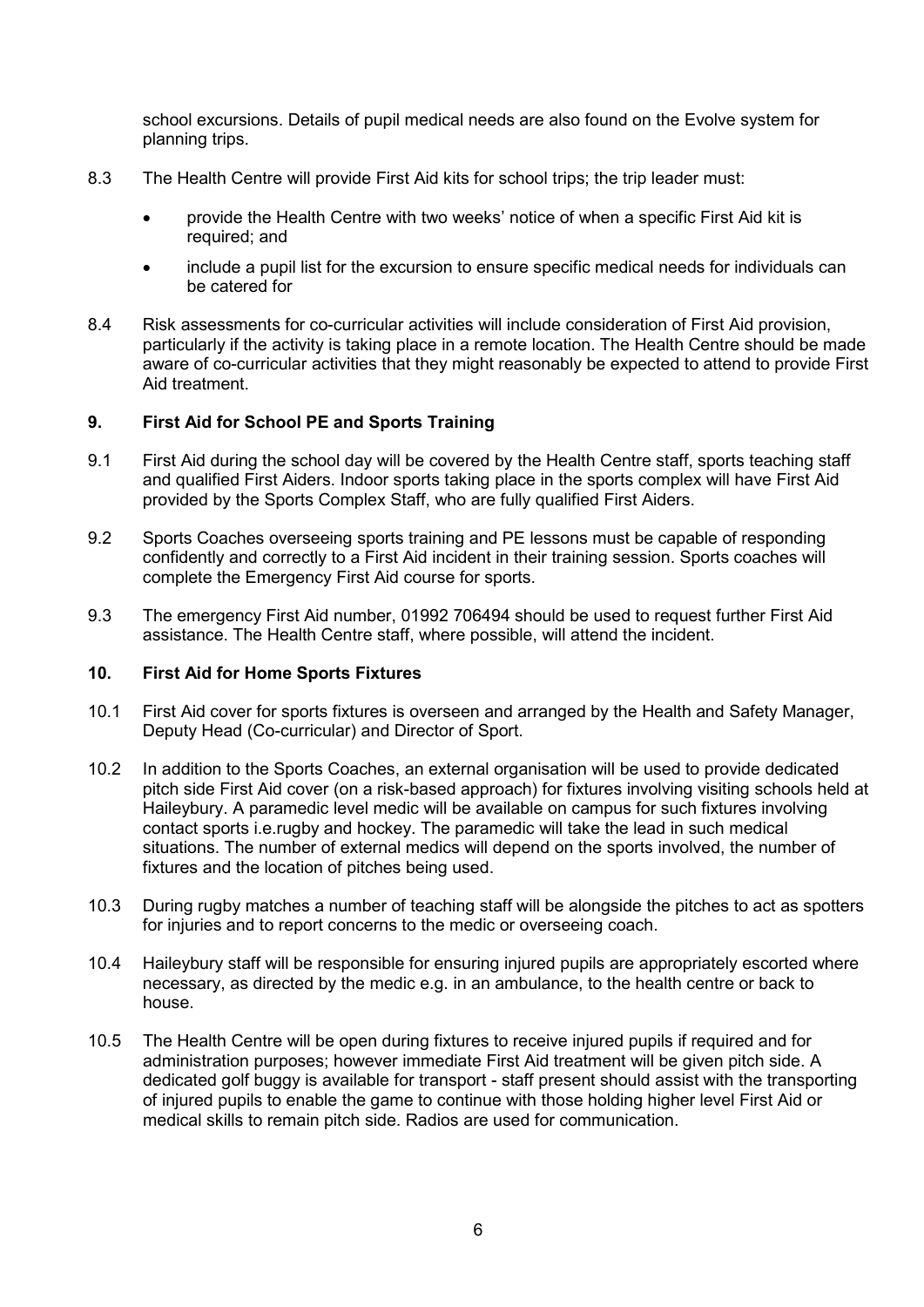# **11. First Aid Provision at Haileybury Events**

11.1 The person organising an event on school premises will ensure that First Aid provision (i.e. appropriate trained First Aiders and equipment) is considered and implemented as part of the overall event risk assessment. The Health Centre should be advised of such events and requirements. If any support or guidance is required please contact the Health and Safety Manager.

## **12. First Aid Provision for External Lets/Hires**

12.1 The external hirer is responsible for delivering suitable First Aid provision and equipment for their event. This includes events where Haileybury facilities or premises are used with no charge and Haileybury pupils take part.

#### **13. First Aid in the Science Department**

- 13.1 The School is a member of CLEAPSS (Consortium of Local Education Authorities for the Provision of Science Services). CLEAPSS is an advisory service providing support and guidance in science and technology for schools.
- 13.2 Science technicians will complete the necessary training to be qualified First Aiders, using their specialist knowledge to provide suitable First Aid treatment in the Science Department.
- 13.3 Please see the Science Department Health and Safety Policy for full details of the Haileybury Science Department First Aid arrangements, including a list of immediate remedial actions and liaison with First Aiders.

## **14. Visitors and Contractors**

- 14.1 Haileybury will ensure the provision of First Aid and required numbers of First Aiders includes general visitors to the School.
- 14.2 Visitors are provided with details of First Aid arrangements when they sign in at reception. Visitors or their host should follow emergency First Aid procedures as detailed above, if First Aid treatment is required.
- 14.3 Any non-employee who is involved in an accident or near-miss incident whilst on the School's premises they must report the incident immediately to their host. The host should report this on the accident report form via the Portal. Contractors are required to include First Aid provision in the planning of the work they are undertaking on behalf of Haileybury, such details should be documented in their risk assessments and provided to Haileybury prior to works starting. Haileybury will provide details of emergency arrangements and nearest hospitals to contractors. Haileybury does not provide general First Aid cover for contractor activities. If there was an emergency involving a contractor Haileybury would of course assist wherever possible.

## **15. First Aid Training**

- 15.1 First aid training is provided by an in house qualified First Aid trainer. Courses are timed to fit around teaching and operational commitments and take place at Haileybury. All First Aid training courses include the use of automated defibrillators and the emergency use of adrenaline auto- injectors (e.g. Epipen). In line with the First Aid needs assessment and risk assessment, the following roles require dedicated First Aid training:
	- Sports Coaches Sports Emergency First Aid (one day).
	- Technicians 'First Aid at Work' training (three day course).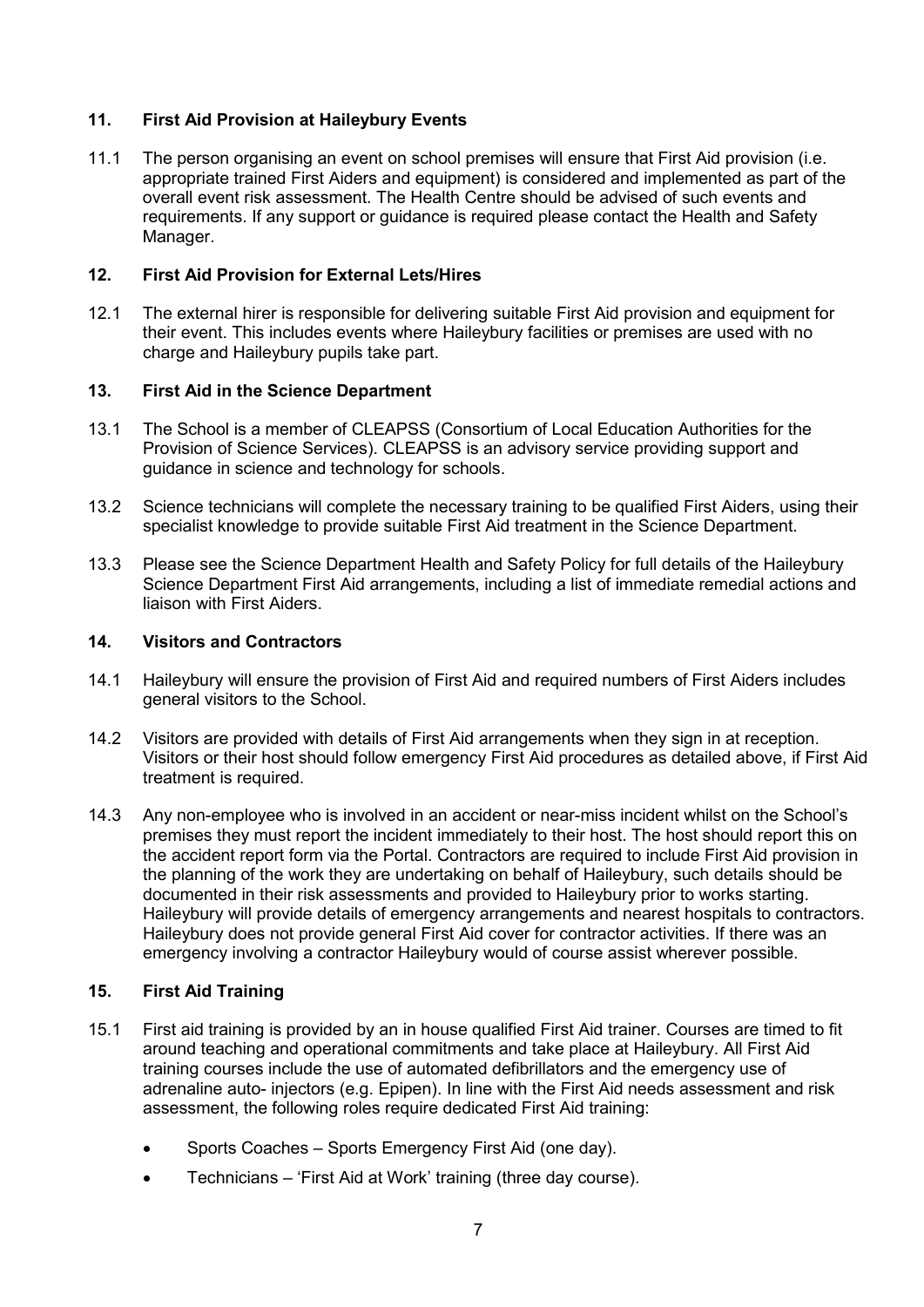- 'All House Masters and Mistresses (HMs) 'Emergency First Aid at Work' (EFAW one day course).
- Matrons 'First Aid at Work' training (three day course).
- Appointed First Aiders approved 'First Aid at Work' training (three day course).
- Duty Porter/Operational Assistants 'First Aid at Work' training (three day course).
- 15.2 Opportunities for refresher training will be provided on a regular basis. Significant updates on First Aid requirements are also provided to First aid staff e.g. changes to First Aid practices during the COVID pandemic.
- 15.3 A list of appointed First Aiders is created via iSams and published to staff on the portal and on notice boards around the School.

# **16. Defibrillators**

- 16.1 Automated defibrillators are located in:
	- **Attlee Cloisters;**
	- Sports Complex;
	- Estates Helpdesk; and
	- the Health Centre.
- 16.2 All First Aid training courses include the use of defibrillators. However, automated defibrillators are designed to be used by anyone (trained or not), therefore all staff are encouraged to use the defibrillator if it is required.
- 16.3 Annual checks are made of the defibrillators, via the Health and Safety Manager. The defibrillators sound an alarm when the battery or pads should be replaced.

## **17. Emergency Use Adrenaline Auto-Injectors (known as adrenaline pens)**

- 17.1 Two Adrenaline Auto Injectors are kept with each Defibrillator and in the Dining Hall for emergency use. These can be used by pupils or staff if they suffer a severe allergic reaction (known as 'anaphylaxis') and do not have an Auto-injector with them.
- 17.2 In the event of such a severe allergic reaction an ambulance must be called: Dial 999 and inform the controller that the patient is suffering from anaphylaxis.
- 17.3 The Health Centre will oversee the provision of the Adrenaline Auto-injectors. Annual checks are made of the Adrenaline Auto-injectors, via the Health and Safety Manager.

## **18. Policies and forms associated with this procedure**

- Haileybury Accident/Incident Report Form.
- Accident Reporting and Investigation Policy (including Investigation form).
- Care of Pupils with Specific Health Needs Policy.
- Infection Prevention and Control Policy.

## **19. References**

• Health and Safety (First Aid) Regulations 1981.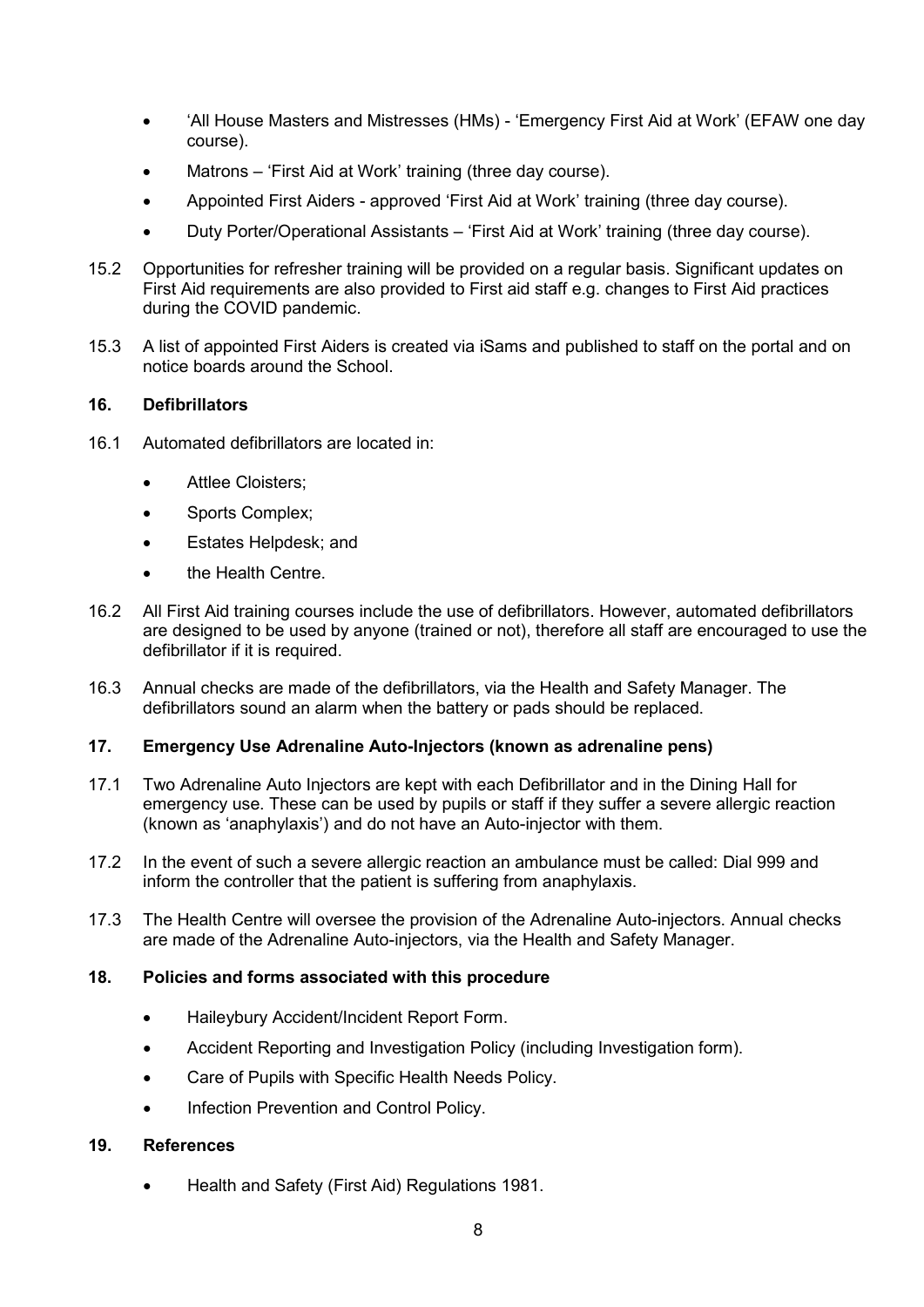- Health and Safety at Work etc. Act 1974.
- HSE Home page: [First aid at work.](https://www.hse.gov.uk/firstaid/index.htm)
- Department for Education Guidance on First Aid for Schools: A Good Practice Guide.
- Department for Education: [First aid in schools, early years and further education.](https://www.gov.uk/government/publications/first-aid-in-schools/first-aid-in-schools-early-years-and-further-education)
- HSE, Contents of a First Aid Kit: [http://www.hse.gov.uk/firstaid/faqs.htm#First Aid-box.](http://www.hse.gov.uk/firstaid/faqs.htm#first-aid-box)
- ISI Handbook for the Inspection of Schools: The Regulatory Requirements Medical Officers of Schools Association (MOSA) Guidance: ["First Aid Provision and Training in](https://www.mosa.org.uk/)  [Schools"](https://www.mosa.org.uk/) October 2006.
- HSE's leaflet "Incident-reporting in schools [accidents, diseases and dangerous](https://www.hse.gov.uk/pubns/edis1.pdf)  [occurrences"](https://www.hse.gov.uk/pubns/edis1.pdf).
- MOSA "Protocol for the Administration of Medication, including OTC, in Schools".